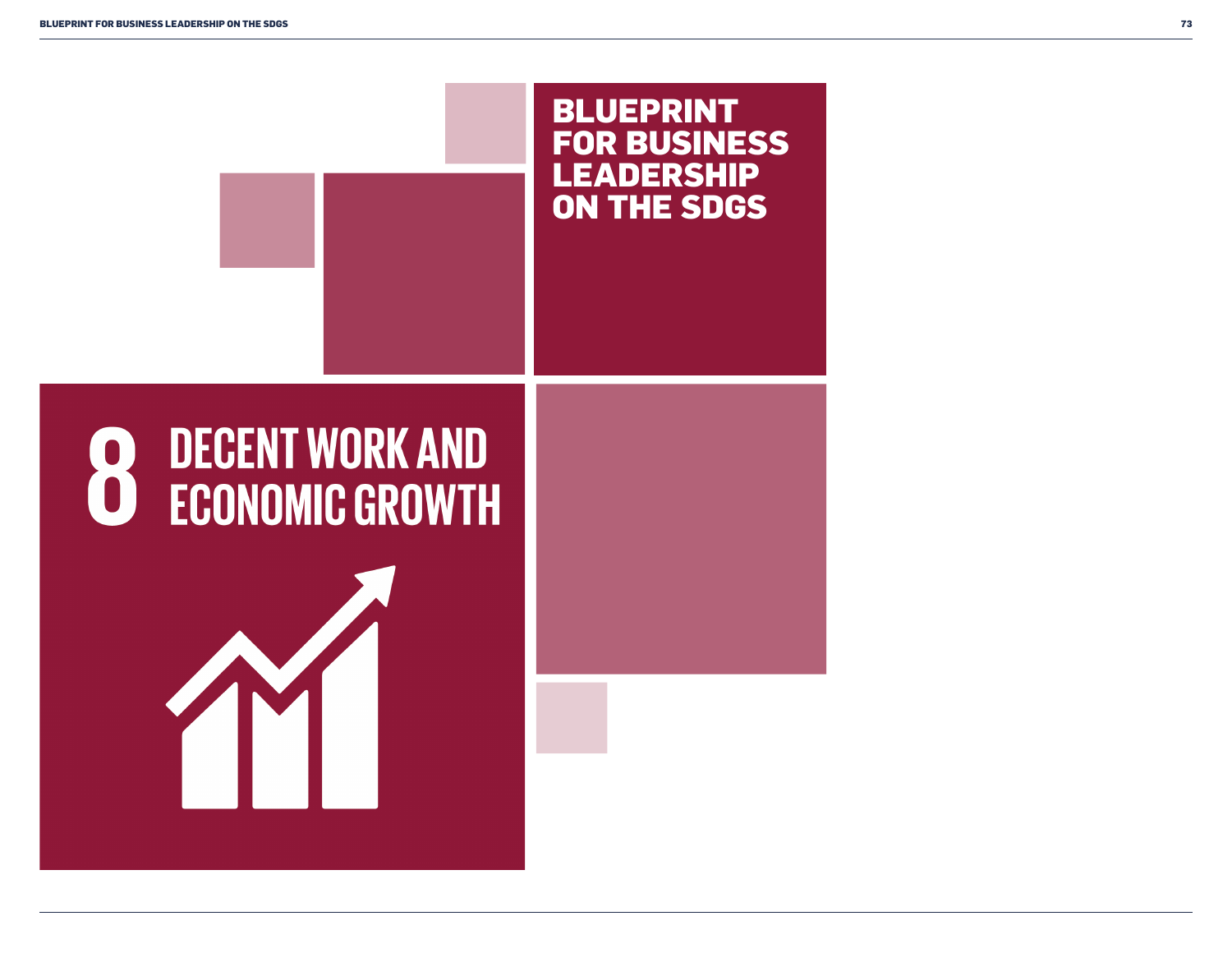# **How business leadership can advance Goal 8 on Decent Work and Economic Growth**

44

DECENT WORK AND<br>ECONOMIC GROWTH

Sustainable and equitable economic growth, coupled with low unemployment and decent work, is at the top of the agenda for most, if not all, countries. However, growth has not reached full potential in many economies in the developed and developing world. At the same time, exploitation and labour rights violations are still endemic around the world. An estimated 168 million children are victims of child labour. There are major forces that are changing labour market dynamics such as automation, globalisation, and demographic changes. The impact of these forces must be reconciled with the need to create 600 million new jobs by 2030, mostly in developing countries, to sustain economic growth and maintain social stability.

Businesses play a central role in advancing Goal 8, as they account for the majority of GDP in most countries as well as the majority of jobs. The foundation of supporting decent work is implementation of the UN Guiding Principles on Business and Human Rights, through which companies can address their own impacts on employees and workers in their value chains. Decent work as defined by the International labour Organization (ILO) is work that is productive and delivers a fair income; security in the workplace; social protection for families; better prospects for personal development and social integration; freedom for people to express their concerns, organize and participate in the decisions that affect their lives; and equality of opportunity and treatment for all women and men.

Business should recognize that much of its impact on Goal 8 is through its business relations, including through the businesses in its supply chains with which it can advance respect for fundamental human and labour rights. The ILO estimates that in 40 countries representing 85% of world GDP, there are 453 million formal sector jobs related to global supply chains. This does not include supply chain workers in informal work such as work at home; or non- standard work, ranging from temporary employment to forced labour. For example, significant proportions of labour in various industries, including electronics and textiles and garments, are on temporary contracts. All businesses should have responsible tax practices to provide Governments with adequate resources for their efforts to ensure decent work at the national level.

Business can lead on Goal 8 by investing in innovation, labour and capital to achieve strong, sustainable and equitable economic growth that provides decent jobs. Four key areas lend themselves particularly well for business leadership. Businesses can lead by putting in place policies and practices to support decent working conditions for all employees across the business and supply chain. They can partner with suppliers to build their capacity for doing so, and support other stakeholders in their efforts, too. Business can also lead by educating and training the labour force, including workers across end-to-end operations and in surrounding communities, and focusing particularly on vulnerable groups including women, young people and persons with disabilities, so that they acquire the skills needed to provide productive labour or transition from informal to formal sector work, and remain employable in a changing labour market. Business leadership can also involve creating formal-sector jobs in labour-intensive sectors, especially in least-developed countries, including through inclusive sourcing practices. Businesses can further be leaders through making a large contribution to sustainable economic growth and productivity, which can take the form of investing in R&D, upgrading skills, and supporting growing businesses. Where businesses take action to support decent work, they should build an understanding of how they can complement existing initiatives by Governments and other stakeholders, and ensure that they do not interfere with or otherwise negatively impact other initiatives.

Businesses benefit from higher growth as it results in stronger returns, generates demand, and helps boost profitability. Similarly, businesses have much to gain from providing decent work, as it creates the conditions for healthy, satisfied employees who are more productive, innovative, and loyal. A business that is committed to supporting good working conditions also attracts talent, increases retention, and fares better in competitive markets.

Action on Goal 8 is strongly connected to all the other Goals. For example, decent work contributes to poverty reduction (Goal 1). Evidence has shown that job-creation is one of the most robust ways to reduce poverty. Action on Goal 8 also reduces inequalities (Goal 5 and 10) by supporting decent work and reducing unemployment, which can in turn can lead to better health, nutritional and educational outcomes (Goal 3, 4 and 2). Ensuring that there is all-round prosperity and continual growth helps create the foundations for a more peaceful society (Goal 16). However, economic growth, if not sustainably managed, can potentially have a negative impact on Goals with a strong environmental dimension. It can lead to an increase in greenhouse gas emissions (Goal 13) and can pollute terrestrial and oceanic ecosystems (Goal 14 and 15), which can threaten future prosperity because subsequent generations will inherit a planet that is more polluted and less rich in critical natural resources.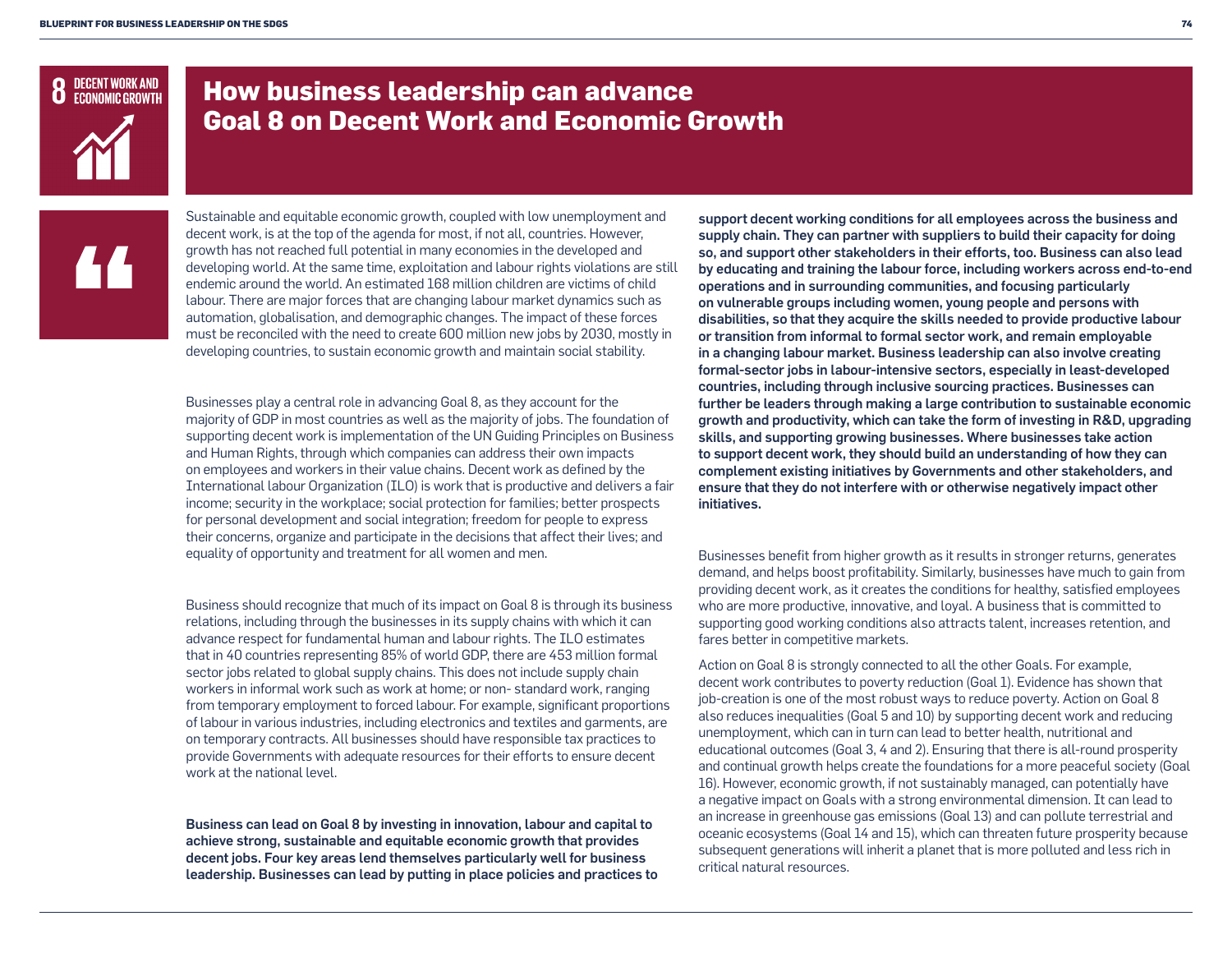

### **Business Actions in Support of Goal 8**

#### **Targets of Goal 8**

**8.1 Sustain per capita economic growth in accordance with national circumstances and, in particular, at least 7 per cent gross domestic product growth per annum in the least developed countries** 

**8.2 Achieve higher levels of economic productivity**

**8.3 Promote development-oriented policies that support productive activities, decent job creation, entrepreneurship, and innovation.** 

**8.4 Improve progressively, through 2030, global resource efficiency in consumption and production and endeavour to decouple economic growth from environmental degradation**

**8.5 Achieve full and productive employment and decent work for all women and men, including for young people and persons with disabilities, and equal pay for work of equal value** 

**8.6 Reduce youth unemployment**

**8.7 Eradicate forced labour, modern slavery, child labour and human trafficking**

**8.8 Protect labour rights and promote safe and secure working environments for all workers** 

**8.9 Devise and implement policies to promote sustainable tourism that creates jobs and promotes local culture and products** 

**8.10 Strengthen the capacity of domestic financial institutions to encourage and expand access to banking, insurance and financial services for all** 

#### **Business Actions**

**1**

**Support decent working conditions for all employees across the business and supply chain, with partnerships to build suppliers' capacity to do the same**

**2**

**Educate and train the labour force, focusing on vulnerable and economically disadvantaged groups**

**Create decent formal-sector jobs in labour-intensive sectors, especially in least-developed countries**

**3**

**Drive economic growth and productivity by investing in R&D, upgrading skills, and supporting growing businesses, in a way that is compatible with sustainable development**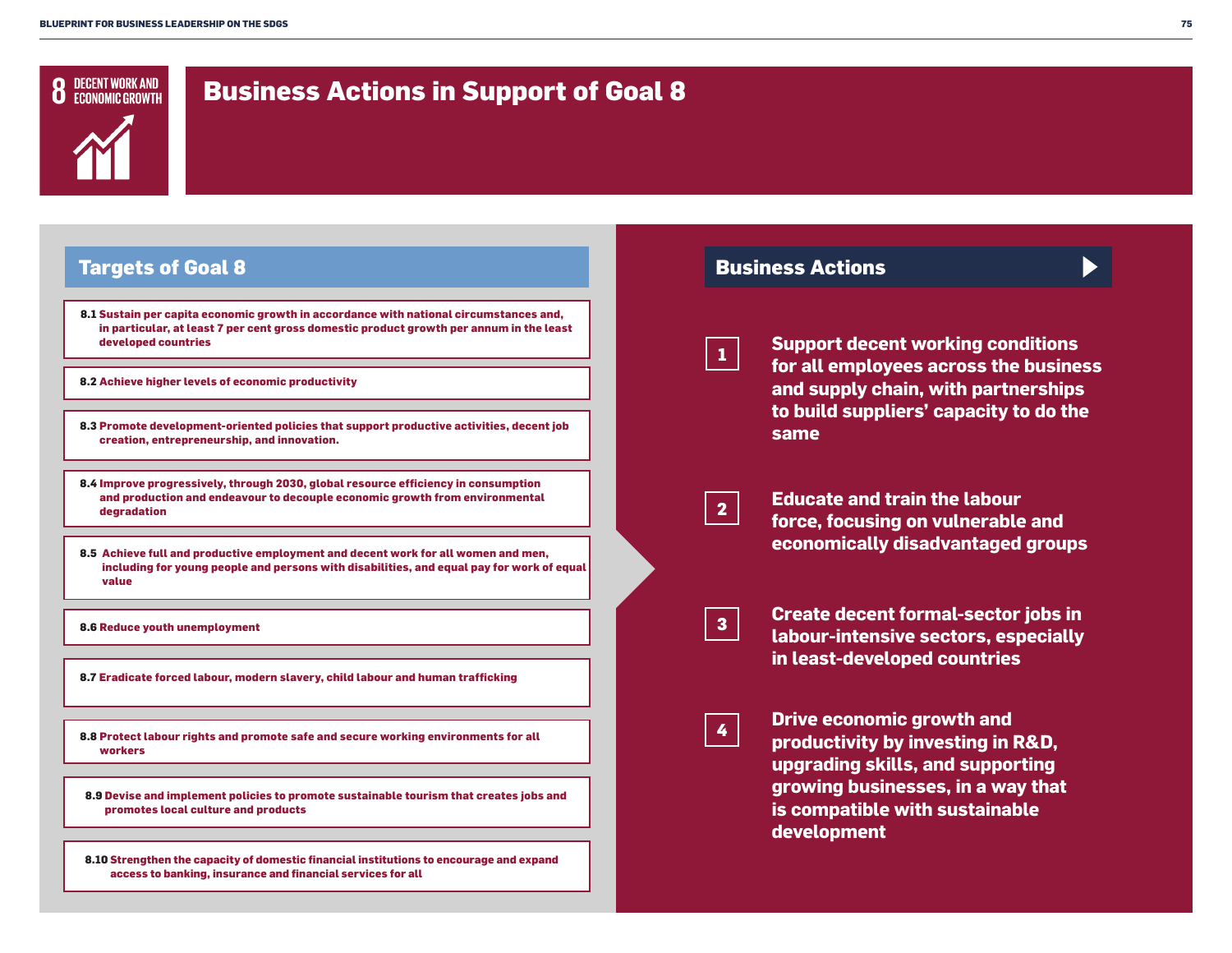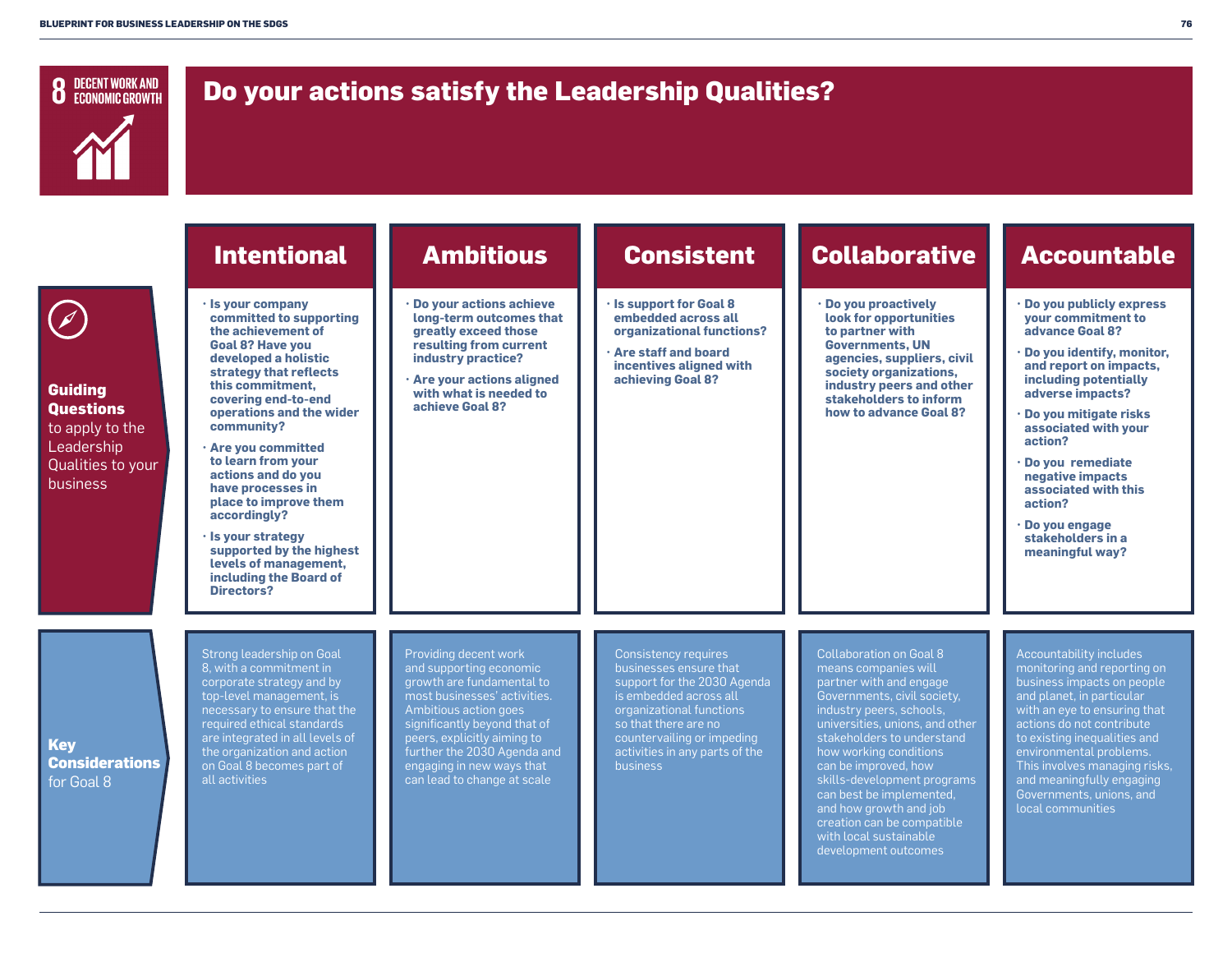

## **How taking action on Goal 8 is interconnected with other Goals**



The Global Goals are inherently interconnected. Action taken toward one Goal can support or hinder the achievement of others. Identifying and addressing these interconnections will help business to build holistic and systemic solutions that amplify progress and minimize negative impacts. To help build a greater understanding, we have illustrated some of the ways in which the Goals connect. These are not exhaustive, and we encourage business to consider how they apply in their own operations.business to consider how they apply in their own operations.



#### **Maximise likelihood of positive impact on:**



Economic growth coupled with the creation of decent work contributes to all Global Goals. In particular, it contributes to poverty reduction (Goal 1) and reducing inequalities (Goal 5 and 10) by promoting decent work and reducing unemployment. This in turn leads to better health, nutritional, and educational outcomes (Goal 3, 4 and 2). Finally, ensuring all-round prosperity and continual growth helps create the foundations for a more peaceful society (Goal 16).



#### **Minimise risk of negative impact on:**





Economic growth, if it is not sustainable, can potentially have a negative impact on Goals with a strong environmental dimension. It can lead to an increase in greenhouse gas emissions (Goal 13) and can pollute terrestrial and oceanic ecosystems (Goal 14 and 15), which can threaten future prosperity because subsequent generations will inherit a planet that is more polluted and less rich in critical natural resources. It might also lead to reinforcing inequalities (Goal 10), which is strongly related to gender equality, poverty, hunger, health, and education outcomes.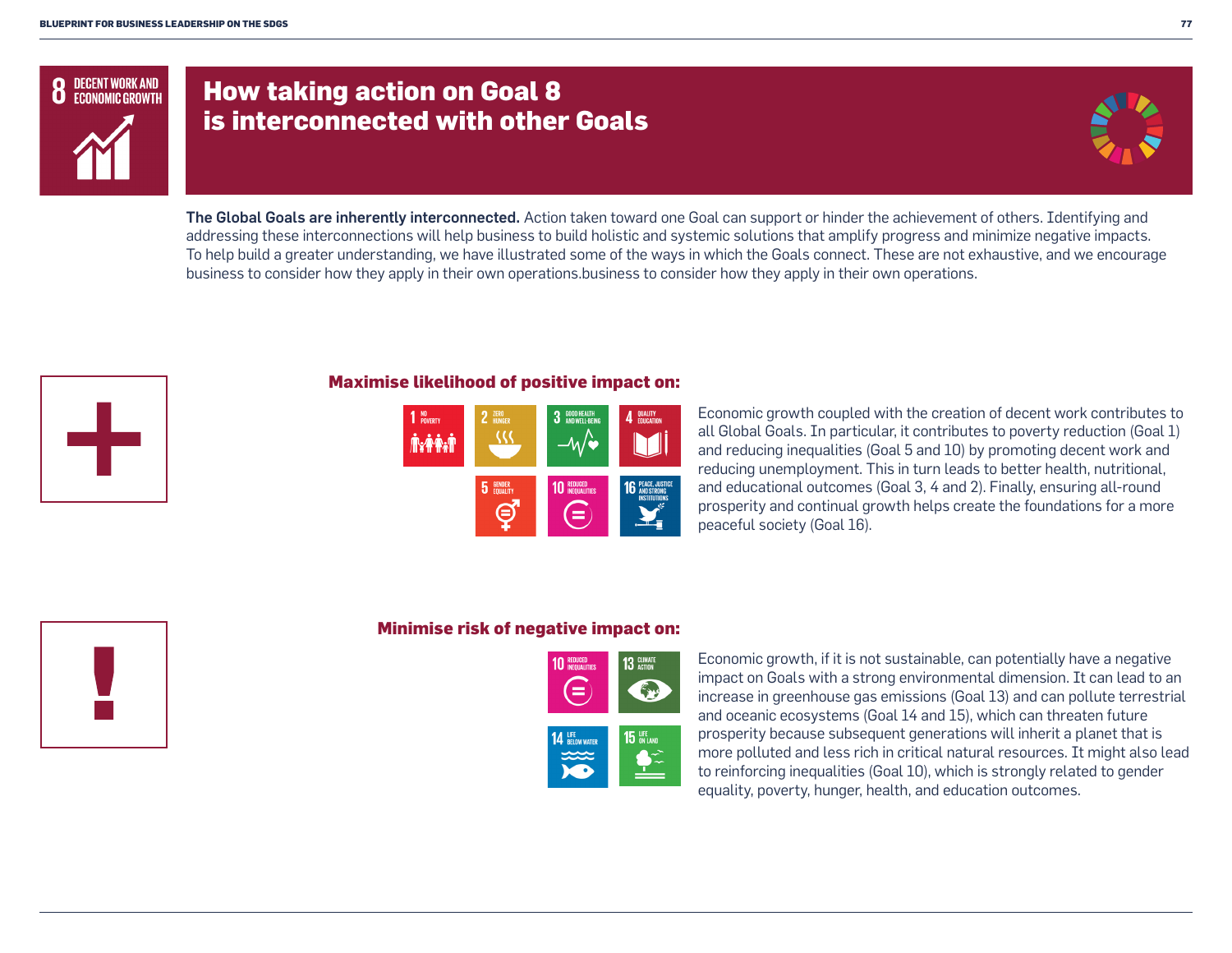

#### **BUSINESS ACTION 1**

**Support decent working conditions for all employees across the business and supply chain, with partnerships to build suppliers' capacity to do the same**



Business has a responsibility to respect human rights across its operations and business relationships. Companies can lead on supporting decent working conditions by taking ambitious action within the context of their end-to-end operations that inspires others to take action at scale. For example, in implementing the UN Guiding Principles, businesses can introduce novel, thorough ways to map their supply chains and identify areas at greatest risk of labour rights violations and/or negative impacts to the community, and take the appropriate remedial action. They can work toward the payment of living wages across own operations and the supply chain. They can also put in place measures to track, prevent and address any issues that stop employees from having decent working conditions and help build suppliers' capacity to do the same. Key to this is establishing effective partnerships with suppliers themselves but also with unions, Governments, industry peers and other stakeholders to take robust and considered action. Government has a central role in protecting decent work, and business should proactively engage with government and other stakeholders to support regulatory measures improving work conditions

#### **Example practice**

- A clothing company **implements programs to build suppliers' capacity to pay a living wage and promotes the use of digital payments** to ensure that progress can be properly tracked and evaluated
- A large furniture company partners with UNICEF to address child labour issues in India; its program includes setting up child protection committees and addressing the root causes of child labour such as debt, poverty, lack of access to education, disability, and ill health
- A global resources company puts in place **mechanisms to track, prevent, and address the violation of labour rights across the supply chain**, including pooling data and systematically using human rights impact assessments to understand salient risks at country and sector levels
- A consumer goods company **partners with NGOs, the UN and civil society organisations to publicly share lessons on tackling human rights issues in its supply chain and ensuring decent work for all**; it participates and contributes to research projects to identify the root cause of exploitative work and methods to ensure decent jobs
- An electronics company establishes an **industry framework agreement** that ensures that all suppliers and subsidiaries around the world fall under the same international industry **standard on labour rights** and decent working conditions



#### **Consider the leadership qualities and interconnectedness of your action, including…**

**Collaboration:** partnerships with key stakeholders, including, but not limited to, workers and worker organizations, other companies and governments, is necessary for action that addresses the systemic issues underlying the lack of decent working conditions faced by many

**Accountability:** companies should report on negative and positive impacts and deeply engage stakeholders, especially workers and unions, to get feedback on working conditions and improve its practices accordingly

**Interconnectedness:** decent work for all can contribute positively to Goal 9 on innovation by unlocking the full potential of workers. It can also contribute to Goal 16 by helping build effective, inclusive and transparent institutions.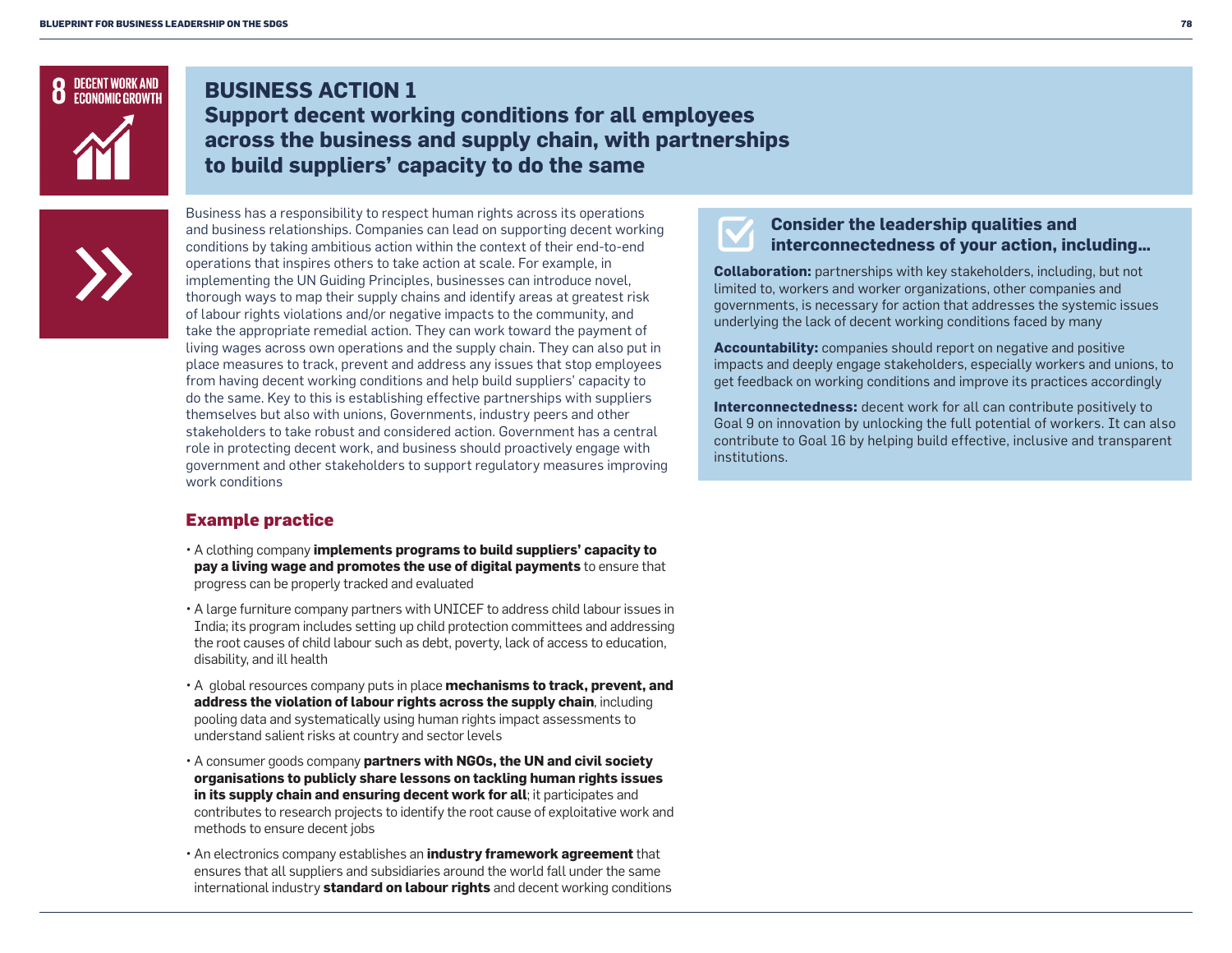

# **BUSINESS ACTION 2**

**Educate and train the labour force, focusing on vulnerable and economically disadvantaged groups**



Businesses can advance Goal 8 by providing education and training for the labour force across the workplace, marketplace, and community. Leading action facilitates acquisition and upgrading of skills that allows workers to provide productive labour or transition from informal to formal sector work, and remain employable in a labour market that is subject to pressures including automation, globalisation, and demographic change. Programs should focus on building skills of economically disadvantaged groups such as women, youth, people with disabilities, the elderly, or ethnic minorities. They should not be limited to workers across end-to-end operations but extend to the communities surrounding these operations where possible, to ensure inclusiveness and address localised inequalities.

#### **Example practice**

- An international accountancy firm provides **targeted internships and employment opportunities to young people from disadvantaged backgrounds** in its local office; it also **sends its staff to volunteer in schools in local township**s to improve educational outcomes and employability
- An international beverage company **leads on employing people with disabilities.** It has a **dedicated program that provides targeted professional and personal growth opportunities to people with disabilities** through training, education, community events, networking etc.
- A computer manufacturing company **hires low-income workers from diverse sectors whose jobs are likely to be automated and trains them in coding so that they can participate in new collar roles** such as cybersecurity management, cloud platform operations and mobile app development



#### **Consider the leadership qualities and interconnectedness of your action, including…**

**Collaboration:** to lead on education and training of the labour force it is essential that companies work with educational institutions, national and regional governments, and local communities to understand how they can best work together, and specifically include disadvantaged groups .

**Accountability:** working with vulnerable groups requires managing risks of negative impacts and having appropriate safeguards in place.

**Interconnectedness:** action to train disadvantaged groups will contribute to Goal 5 on gender equality and Goal 10 on reduced inequalities. It will also help further lifelong learning and therefore contribute to goal 4 on quality education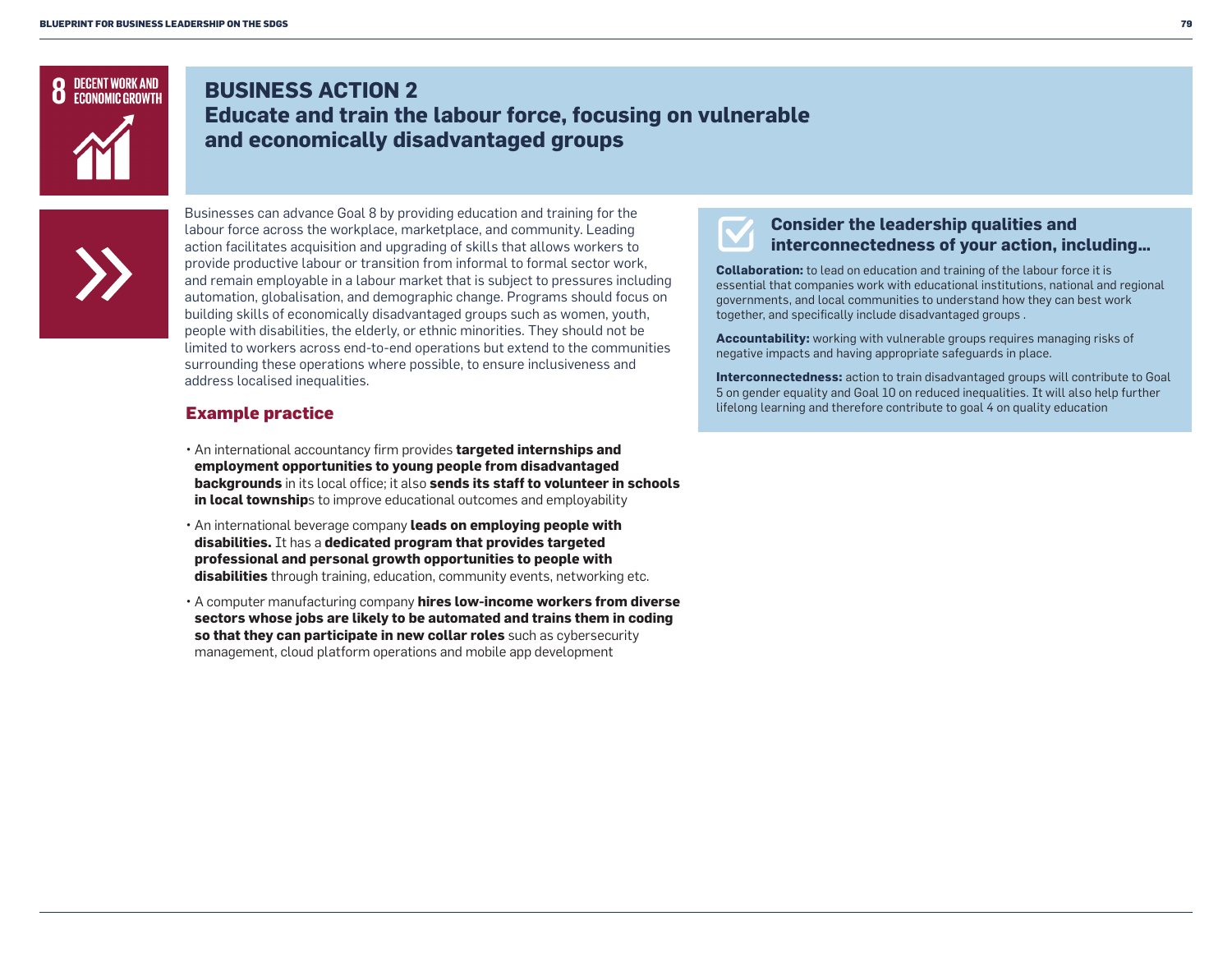# DECENT WORK AND<br>ECONOMIC GROWTH

## **BUSINESS ACTION 3**

**Create decent formal-sector jobs in labour-intensive sectors, especially in least-developed countries**



Companies can directly contribute to Goal 8 is by creating decent formal-sector jobs. Companies can lead by responsibly creating large numbers of decent formal-sector jobs, especially in least developed countries where this has the potential to substitute for informal employment and contribute to the SDG target of seven per cent GDP growth per annum. They can do so by investing in growing businesses, shifting to strategic suppliers in labour-intensive sectors, and expanding own operations into areas with high rates of unemployment. Leading companies ensure that the jobs they create are decent and the activities to create these jobs are compatible with all aspects of the 2030 Agenda.

#### **Example practice**

- An international bank creates pools of **soft-finance for growing companies and start-ups in least developed countries** to help increase local employment and contribute to the upliftment of poor communities
- An international food company commits to **sourcing a significant percentage of its raw material from small-holder farmers** in developing countries to boost local employment
- A technology start-up develops an app to **formalise and further develop the domestic help sector**. It connects helpers to households so that it is easier to find job opportunities, ensures that living wages are paid, and formalises the relationship to protect both parties against misconduct and drive up demand



#### **Consider the leadership qualities and interconnectedness of your action, including…**

**AMBITION:** an ambitious company aims for its activities to result in net creation of decent jobs in the areas where it operates. It will demonstrate its commitment to the Global Goals by creating jobs in least developed countries and developing markets

**Accountability:** to sustainably and ethically create jobs, it is essential that a company has robust environmental and social safeguards, reports on impacts (both negative and positive), and deeply engages stakeholders to understand how its activities are influencing people and the planet

**Interconnectedness:** delivering on net job-creation that is in line with the 2030 Agenda can also advance other sdgs such as Goal 16 on peace, justice and inclusive institutions, and Goal 10 on reduced inequalities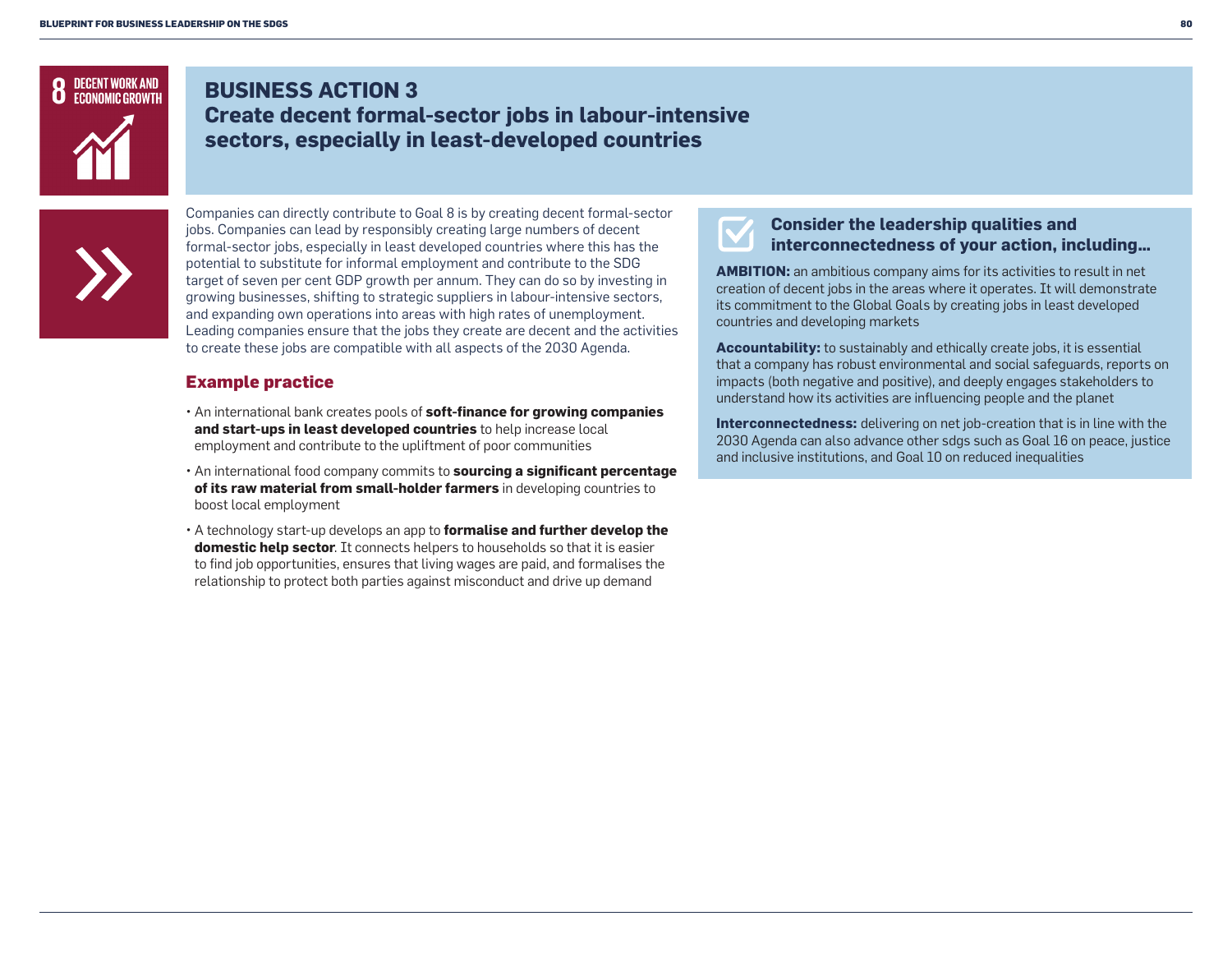

#### **BUSINESS ACTION 4**

**Drive economic growth and productivity by investing in R&D, upgrading skills, and supporting growing businesses, in a way that is compatible with sustainable development** 



A sizeable share of the private sector strongly contributes to economic growth and achieving higher levels of productivity, driven by healthy competition in markets governed by a clear, stable regulatory environment. However, many companies, despite abiding by the law, contribute to growth and productivity at the cost of achieving the SDGs. They may do so by, for example, depriving Governments of tax revenues by making use of tax loopholes and avoidance schemes, emitting large amounts of greenhouse gas emissions that are inadequately regulated, and sourcing from and relocating operations to regions with lower regulatory standards and oversight in a way that is incompatible with sustainable development. Leading companies drive economic growth and productivity that is aligned with the entire 2030 Agenda by investing in R&D, upgrading skills, and supporting growing businesses that contribute to better outcomes for people and planet, with a focus on the less well-off and marginalised groups in global society and the most threatened natural assets.

#### **Example practice**

- An automobile manufacturer **invests in researching and developing a high-performance, affordable electric vehicle (EV)** and partners with a solar generation company to ensure that its EVs run on sustainably produced electricity; it makes its technology publicly available to enable an industry-wide switch to EV
- An toy company partners with schools and higher education institutions to launch a program on 'girls in STEM fields' to boost growth by **increasing female participation in the labour force.**
- A company develops technology to **use plastic waste to generate clean energy** to meet the double objective of sustainability and energy access



#### **Consider the leadership qualities and interconnectedness of your action, including…**

**Consistency:** companies should ensure that all of their activities support economic growth and productivity, including adopting responsible taxation to ensure that governments can make the necessary public investments.

**Accountability:** to drive sustainable economic growth and productivity, a company should always have robust environmental and social safeguards, and monitor and report on its impacts on people and planet.

**Interconnectedness:** delivering growth that is in line with the 2030 sustainable development agenda will connect to all of the other Goals. For example, starting the process of decoupling growth from emissions will contribute strong to Goal 13 on climate action; while efforts to have growth that respects and supports human rights will strongly contribute to Goal 5 on gender equality and Goal 10 on reduced inequalities.